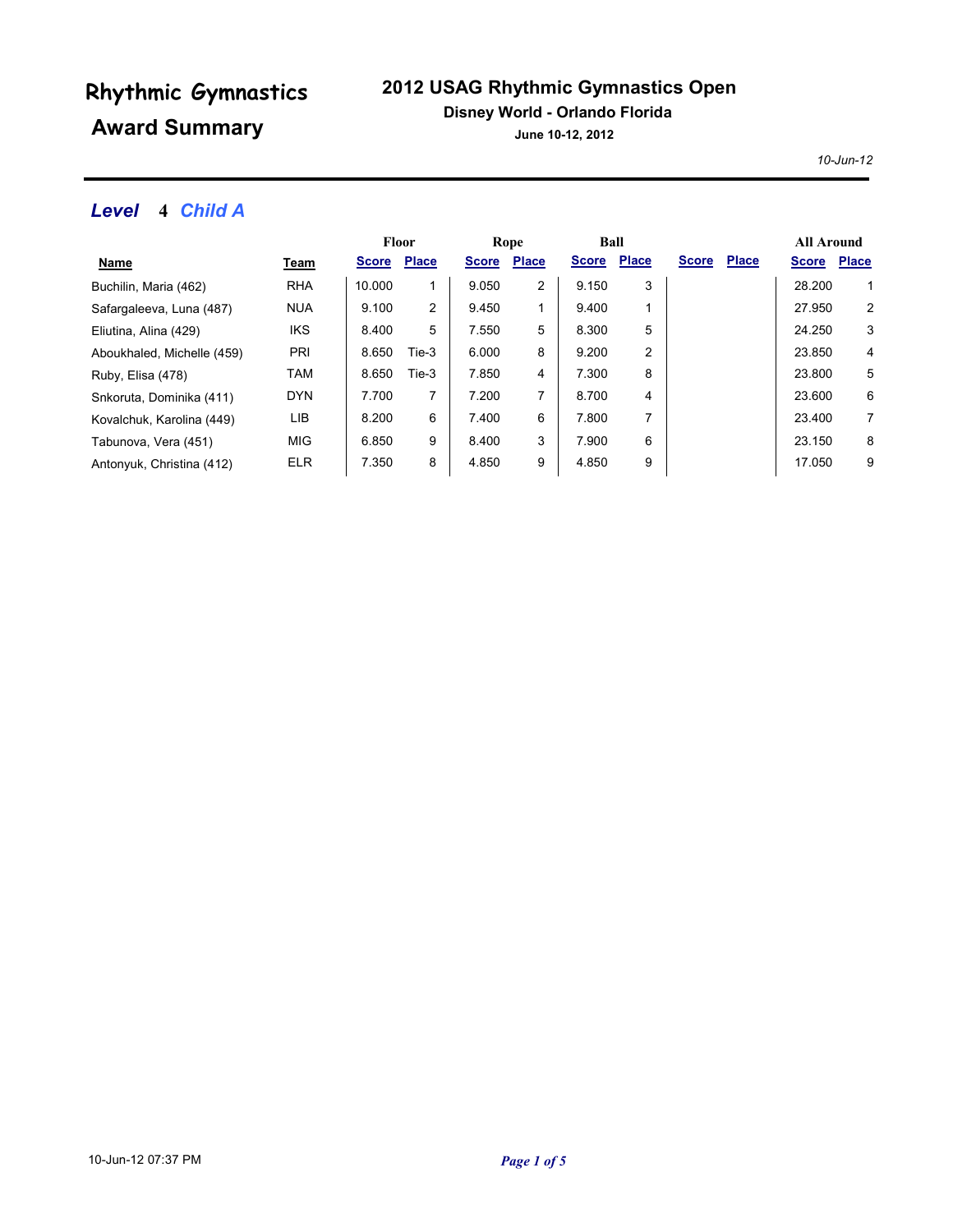## **2012 USAG Rhythmic Gymnastics Open**

#### **Disney World - Orlando Florida**

**June 10-12, 2012**

*10-Jun-12*

## *Level* **4** *Child B Age 8 - 2004*

|                             |             | Floor        |       |              | Rope           |              | Ball         |              |              | <b>All Around</b> |                |
|-----------------------------|-------------|--------------|-------|--------------|----------------|--------------|--------------|--------------|--------------|-------------------|----------------|
| Name                        | Team        | <b>Score</b> | Place | <b>Score</b> | Place          | <u>Score</u> | Place        | <b>Score</b> | <b>Place</b> | <b>Score</b>      | <b>Place</b>   |
| Barone, Scarlett (430)      | <b>IKS</b>  | 9.650        | 2     | 9.250        | $\overline{c}$ | 9.900        | 1            |              |              | 28.800            | $\mathbf{1}$   |
| Guerrero, Valentina (452)   | <b>MIG</b>  | 9.400        | 3     | 8.600        | 10             | 9.450        | 2            |              |              | 27.450            | 2              |
| Gerasimova, Lisa (440)      | <b>ISA</b>  | 8.800        | 10    | 9.000        | 5              | 9.200        | 5            |              |              | 27.000            | 3              |
| Rodriguez, Clarisa (431)    | <b>IKS</b>  | 9.100        | 5     | 8.550        | 11             | 9.100        | 6            |              |              | 26.750            | 4              |
| Jin, Christina (434)        | INT         | 8.650        | 11    | 9.400        | 1              | 8.450        | 14           |              |              | 26.500            | Tie-5          |
| Mayasova, Karyna (423)      | <b>FET</b>  | 7.950        | 20    | 9.150        | 3              | 9.400        | 3            |              |              | 26.500            | Tie-5          |
| Yan, Elizabeth (420)        | <b>EVR</b>  | 9.000        | 8     | 8.900        | 6              | 8.550        | 12           |              |              | 26.450            | $\overline{7}$ |
| Soultanova, Anastasia (432) | <b>IKS</b>  | 9.700        | 1     | 8.650        | 9              | 8.000        | 19           |              |              | 26.350            | 8              |
| Rose, Reagan (422)          | <b>FCR</b>  | 8.400        | 13    |              | 8.500 Tie-12   | 9.350        | 4            |              |              | 26.250            | Tie-9          |
| Gorbatov, Nicole (463)      | <b>RHA</b>  | 9.050        | Tie-6 |              | 8.200 Tie-18   | 9.000        | 7            |              |              | 26.250            | Tie-9          |
| Franz, Alina (460)          | PRI         | 9.200        | 4     | 8.400        | 15             | 8.350        | 17           |              |              | 25.950            | 11             |
| Labutin, Allison (450)      | LIB         | 9.050        | Tie-6 |              | 8.250 Tie-16   | 8.500        | 13           |              |              | 25.800            | 12             |
| McCullough, Tess (407)      | <b>BALA</b> | 8.250        | 16    | 9.100        | 4              | 8.300        | 18           |              |              | 25.650            | 13             |
| Kestel, Frances (441)       | <b>ISA</b>  | 8.450        | 12    |              | 8.500 Tie-12   | 8.600        | 11           |              |              | 25.550            | 14             |
| Feldman, Adalia (439)       | <b>ISA</b>  | 8.050        | 19    | 8.750        | 8              |              | 8.400 Tie-15 |              |              | 25.200            | 15             |
| Avila, Madeleine (433)      | ILL         | 7.250        | 23    | 8.850        | 7              | 8.900        | 8            |              |              | 25.000            | 16             |
| Tijam, Jessica (416)        | <b>EMCI</b> | 8.300        | 15    | 7.850        | 20             | 8.700        | 10           |              |              | 24.850            | 17             |
| Dorotov, Abby (458)         | <b>PHR</b>  | 8.900        | 9     | 6.950        | 22             | 8.850        | 9            |              |              | 24.700            | 18             |
| Huang, Jessica (413)        | <b>ELR</b>  | 8.350        | 14    | 8.250        | <b>Tie-16</b>  | 7.600        | 21           |              |              | 24.200            | 19             |
| Mikhailova, Katerina (454)  | <b>NESA</b> | 7.500        | 22    |              | 8.200 Tie-18   |              | 8.400 Tie-15 |              |              | 24.100            | 20             |
| Zhou, Victoria (427)        | GRG         | 7.650        | 21    | 8.450        | 14             | 7.900        | 20           |              |              | 24.000            | 21             |
| Kuntsevich, Anna (409)      | <b>BAG</b>  | 8.150        | 18    | 6.900        | 23             | 6.950        | 23           |              |              | 22.000            | 22             |
| Duren, Victoria (484)       | <b>WOR</b>  | 8.200        | 17    | 6.850        | 24             | 6.850        | 24           |              |              | 21.900            | 23             |
| Fine, Alisa (418)           | <b>EVR</b>  | 5.550        | 27    | 7.400        | 21             | 7.050        | 22           |              |              | 20.000            | 24             |
| Karelina, Yulia (435)       | INT         | 6.700        | 24    | 6.550        | 26             | 6.700        | 25           |              |              | 19.950            | 25             |
| Knight, MacKenzie (480)     | <b>TAM</b>  | 5.650        | 26    | 6.600        | 25             | 5.350        | 26           |              |              | 17.600            | 26             |
| Troy, Angela (415)          | <b>ELR</b>  | 6.250        | 25    | 4.500        | 27             | 4.250        | 27           |              |              | 15.000            | 27             |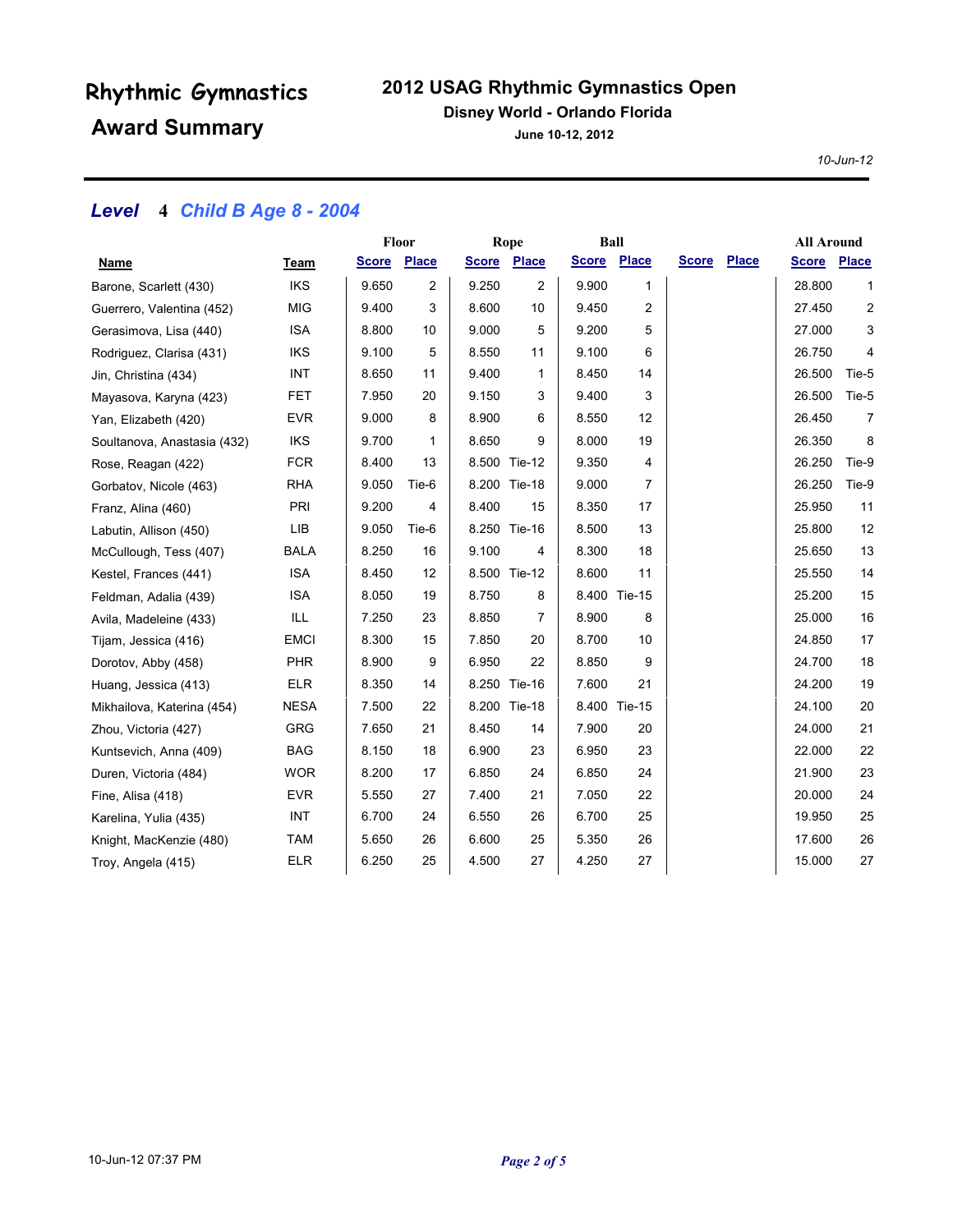## **2012 USAG Rhythmic Gymnastics Open**

#### **Disney World - Orlando Florida**

**June 10-12, 2012**

*10-Jun-12*

## *Level* **4** *Child B Age 9 - 2003*

|                           |             | Floor       |       | Rope         |              | Ball         |              |              |       | <b>All Around</b> |                |
|---------------------------|-------------|-------------|-------|--------------|--------------|--------------|--------------|--------------|-------|-------------------|----------------|
| Name                      | Team        | Score Place |       | <u>Score</u> | <b>Place</b> | <b>Score</b> | <b>Place</b> | <b>Score</b> | Place | <b>Score</b>      | <b>Place</b>   |
| Nayshuler, Julia (442)    | <b>ISA</b>  | 9.550       | 1     | 9.500        | 1            | 10.000       | 1            |              |       | 29.050            | $\mathbf{1}$   |
| Jiang, Juliet (455)       | <b>NOE</b>  | 9.450       | 2     | 8.850        | 6            | 9.450        | 2            |              |       | 27.750            | $\overline{c}$ |
| Du, Rose (428)            | <b>GYW</b>  | 8.850       | 5     | 9.200        | 3            | 9.250        | 3            |              |       | 27.300            | 3              |
| Cohen, Sarah (438)        | <b>ISA</b>  | 8.250       | 6     | 9.300        | 2            | 9.200        | 4            |              |       | 26.750            | 4              |
| Vogel, Katerina (467)     | <b>RAH</b>  | 9.150       | 3     | 7.980        | 8            | 9.100        | 5            |              |       | 26.230            | 5              |
| Mochel, Samantha (474)    | <b>SDR</b>  | 9.050       | 4     | 7.950        | 9            | 8.800        | 6            |              |       | 25.800            | 6              |
| Aibel, Maddie (410)       | CAR         | 8.150       | 9     | 8.800        | 7            | 8.750        | 7            |              |       | 25.700            | 7              |
| Wang, Summer (403)        | <b>ALS</b>  | 8.200       | Tie-7 | 9.050        | 4            | 8.250        | 10           |              |       | 25.500            | Tie-8          |
| Gow, Amanda (419)         | <b>EVR</b>  | 7.850       | 11    | 9.000        | 5            | 8.650        | 8            |              |       | 25.500            | Tie-8          |
| Ryzhkeov, Daniella (461)  | PRI         | 7.100       | 16    | 7.750        | 10           | 8.550        | 9            |              |       | 23.400            | 10             |
| Grayes, Jasmyn (479)      | <b>TAM</b>  | 8.200       | Tie-7 | 7.150        | 11           | 6.700        | 16           |              |       | 22.050            | 11             |
| Kovalev, Elizabeth (406)  | <b>BALA</b> | 7.800       | 12    | 6.950        | 12           | 7.150        | 12           |              |       | 21.900            | 12             |
| Gu, Kelly (401)           | <b>ALS</b>  | 7.600       | 13    | 6.800        | 13           | 7.250        | 11           |              |       | 21.650            | 13             |
| Filipovich, Ksenia (472)  | <b>RMX</b>  | 8.000       | 10    | 6.450        | 16           | 6.850        | 15           |              |       | 21.300            | 14             |
| Shrubstok, Abiguil (426)  | <b>GRG</b>  | 7.500       | 15    |              | 6.600 Tie-14 | 6.950        | 14           |              |       | 21.050            | 15             |
| Zoican, Rebecca (464)     | <b>RHA</b>  | 7.550       | 14    | 6.100        | 17           | 7.100        | 13           |              |       | 20.750            | 16             |
| Oppel, Sophia (453)       | <b>MIG</b>  | 5.200       | 19    |              | 6.600 Tie-14 | 5.450        | 18           |              |       | 17.250            | 17             |
| Huang, Rachel (402)       | <b>ALS</b>  | 5.850       | 18    | 5.450        | 19           | 5.800        | 17           |              |       | 17.100            | 18             |
| Luke, Jourdan (485)       | <b>WOR</b>  | 6.700       | 17    | 5.550        | 18           | 4.200        | 19           |              |       | 16.450            | 19             |
| McMillin, Alexandra (414) | <b>ELR</b>  | 3.950       | 20    | 4.400        | 20           | 3.200        | 20           |              |       | 11.550            | 20             |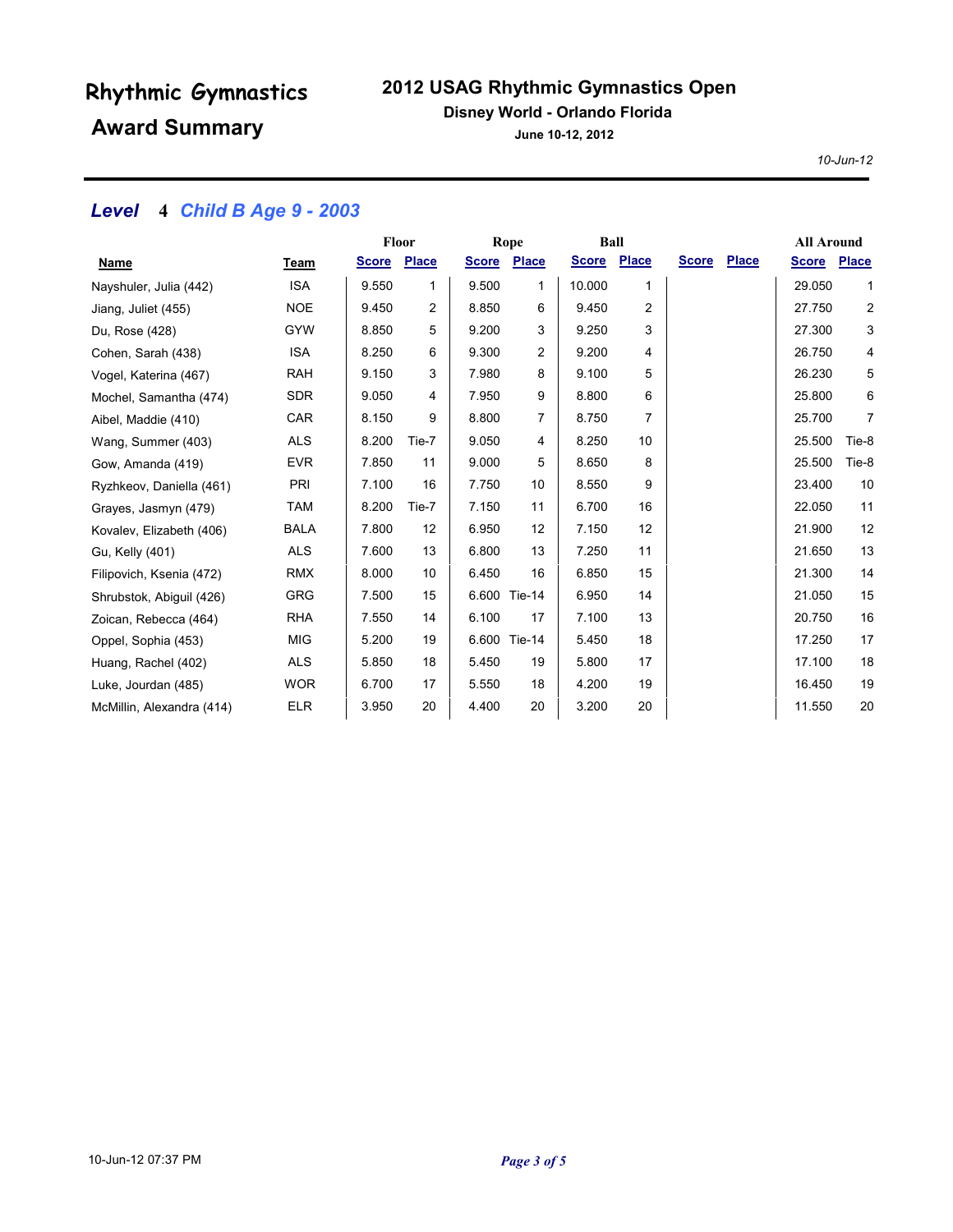## **2012 USAG Rhythmic Gymnastics Open**

### **Disney World - Orlando Florida**

**June 10-12, 2012**

*10-Jun-12*

### *Level* **4** *Child C*

|                          |             |       | Floor<br>Rope      |       |                    | Ball        |                |              | <b>All Around</b> |               |                |
|--------------------------|-------------|-------|--------------------|-------|--------------------|-------------|----------------|--------------|-------------------|---------------|----------------|
| <u>Name</u>              | <b>Team</b> |       | <b>Score Place</b> |       | <b>Score Place</b> | Score Place |                | <b>Score</b> | <b>Place</b>      | <b>Score</b>  | <b>Place</b>   |
| Jin, Brittaney (436)     | <b>INT</b>  | 8.950 | 3                  | 9.550 | $\overline{2}$     | 9.550       | 1              |              |                   | 28.050        | 1              |
| Zhou, Baifan (456)       | <b>NOE</b>  | 9.200 | 2                  | 9.250 | 3                  | 9.400       | $\overline{2}$ |              |                   | 27.850        | $\overline{c}$ |
| Mendez, Alondra (448)    | <b>LGR</b>  | 9.400 | 1                  | 8.900 | Tie-5              | 9.000       | 3              |              |                   | 27.300        | 3              |
| Tang, Iris (476)         | <b>SDR</b>  | 8.550 | 9                  | 9.700 | 1                  | 8.200       | 11             |              |                   | 26.450        | 4              |
| Li, Amanda (475)         | <b>SDR</b>  | 8.850 | 4                  | 8.500 | Tie-8              | 8.900       | 4              |              |                   | 26.250        | 5              |
| Dzhitenov, Anna (424)    | <b>FET</b>  | 8.650 | Tie-6              | 8.400 | 10                 | 8.550       | 5              |              |                   | 25.600        | 6              |
| Lane, Haley (471)        | <b>RRT</b>  | 8.050 | 15                 | 8.900 | Tie-5              | 8.500       | Tie-6          |              |                   | 25.450        | 7              |
| Visick, Lucie (473)      | <b>RMX</b>  | 8.500 | 10                 | 8.300 | 11                 | 8.500       | Tie-6          |              |                   | 25.300        | 8              |
| Leclerc, Alexandra (465) | <b>RHA</b>  | 8.600 | 8                  | 8.500 | Tie-8              | 8.050       | 12             |              |                   | 25.150        | 9              |
| Hoang, Megan (468)       | <b>RAH</b>  | 8.700 | 5                  | 8.650 | 7                  | 7.650       | 16             |              |                   | 25.000        | 10             |
| Herrera, Estela (447)    | <b>LGR</b>  | 8.350 | 11                 | 8.000 | 15                 | 8.450       | 8              |              |                   | 24.800 Tie-11 |                |
| Braun, Claire (444)      | <b>JEW</b>  | 8.300 | 12                 | 8.100 | 13                 | 8.400       | 9              |              |                   | 24.800 Tie-11 |                |
| Foo, Jasmine (404)       | <b>ALS</b>  | 8.200 | 13                 | 8.050 | 14                 | 8.300       | 10             |              |                   | 24.550        | 13             |
| Livshin, Michelle (425)  | <b>FET</b>  | 8.000 | 16                 | 8.950 | 4                  |             | 7.350 Tie-17   |              |                   | 24.300        | 14             |
| Solci, Alessia (466)     | <b>RHA</b>  | 8.650 | Tie-6              | 8.150 | 12                 |             | 7.350 Tie-17   |              |                   | 24.150        | 15             |
| Gamelev, Tamar (470)     | <b>RRT</b>  | 8.100 | 14                 | 7.850 | 16                 | 7.850       | 14             |              |                   | 23.800        | 16             |
| Martin, Anne-Marie (408) | <b>BALA</b> |       | 7.450 Tie-18       | 7.400 | 18                 | 7.950       | 13             |              |                   | 22.800 Tie-17 |                |
| Porta, Isabella (445)    | <b>JEW</b>  |       | 7.450 Tie-18       | 7.550 | 17                 | 7.800       | 15             |              |                   | 22.800 Tie-17 |                |
| Brasoveanu, Maria (469)  | <b>RHD</b>  | 7.750 | 17                 | 6.950 | 21                 | 7.050       | 19             |              |                   | 21.750        | 19             |
| Selph, Ella (482)        | <b>TAM</b>  | 7.100 | 20                 |       | 7.000 Tie-19       | 7.000       | 20             |              |                   | 21.100        | 20             |
| Dodds, Veronica (421)    | <b>EVR</b>  | 6.850 | 21                 | 6.750 | 22                 | 6.700       | 21             |              |                   | 20.300        | 21             |
| Sipos, Anne (437)        | <b>INT</b>  | 5.500 | 23                 |       | 7.000 Tie-19       | 6.300       | 22             |              |                   | 18.800        | 22             |
| LaPollo, Nicole (481)    | <b>TAM</b>  | 5.900 | 22                 | 6.500 | 23                 | 5.850       | 23             |              |                   | 18.250        | 23             |